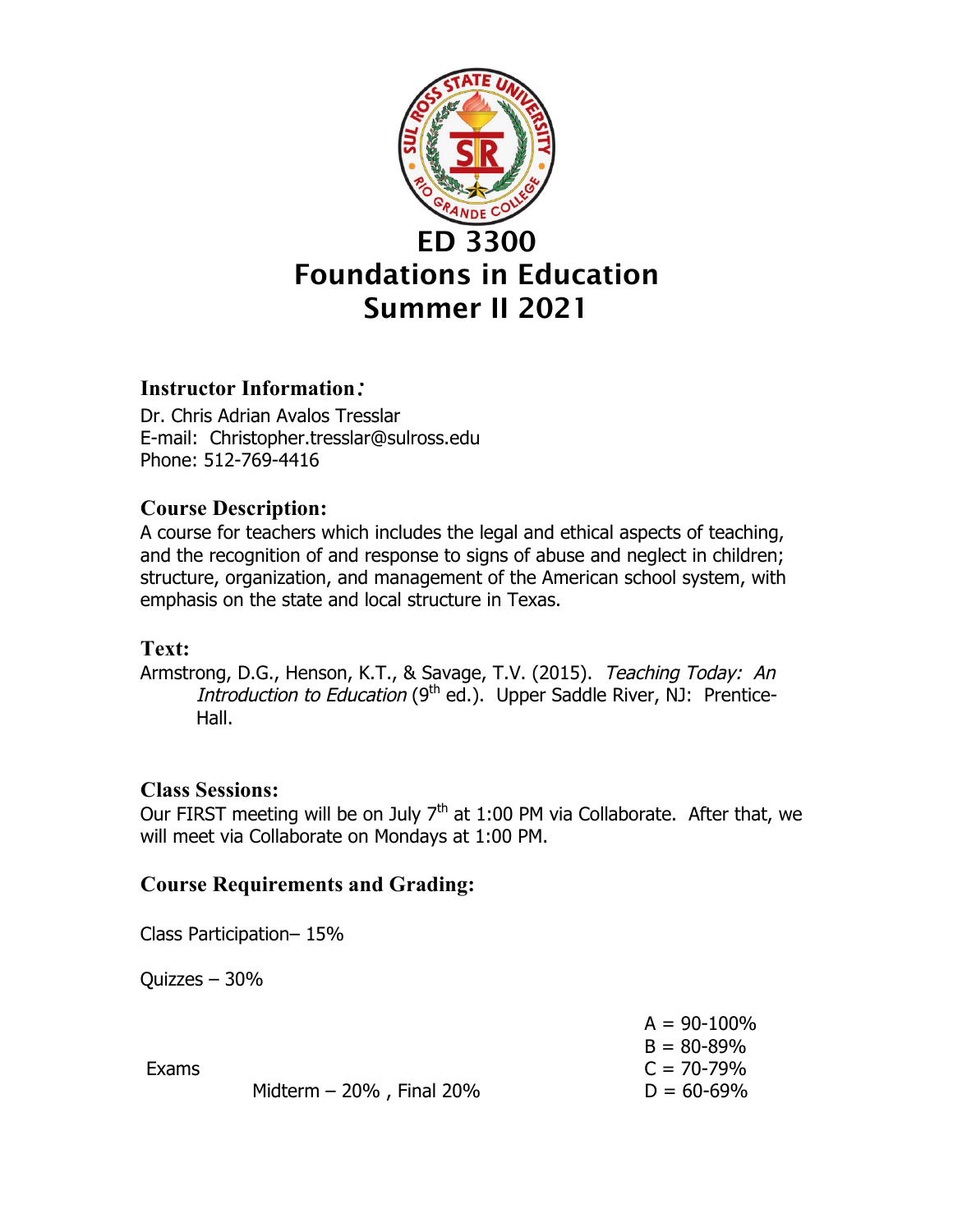Discussion Board Assignments – 15%

Total of 100%

# Program Learning Outcomes

The learner will know and understand:

- 1. The learner will gain an understanding of trends in the educational system and will evaluate the advantages and disadvantages of the teaching profession by participating in class discussions and presentations.
- 2. The learner will identify the school system organization and the complexities of teaching. The learner will also recognize the impact of multiculturalism in our schools and will describe the relationship of teachers with their community, administrators, school board.
- 3. After describing and discussing major educational philosophies, the learner will develop and communicate a personal educational philosophy of his/her own in relation to the major educational philosophies.
- 4. The learner will become familiar with and keep documentation for the Domains and Competencies related to the PPR exam that is addressed in this course. The learner will keep an organized system of file folders for the different Competencies and will be able to orally explain the purpose of each of the different competencies.

## **TExES Standards**

## **Pedagogical and Professional Responsibilities (PPR) Standards (EC-Grade 12)**

#### **PEDAGOGY AND PROFESSIONAL RESPONSIBILITIES STANDARDS (EC-GRADE 12)**

**Standard I.\*** The teacher designs instruction appropriate for all students that reflects an understanding of relevant content and is based on continuous and appropriate assessment. **Standard II.**\* The teacher creates a classroom environment of respect and rapport that fosters a positive climate for learning, equity, and excellence.

**Standard III.\*** The teacher promotes student learning by providing responsive instruction that makes use of effective communication techniques, instructional strategies that actively engage students in the learning process, and timely, high-quality feedback.

**Standard IV**. The teacher fulfills professional roles and responsibilities and adheres to legal and ethical requirements of the profession.

4.11k characteristics, goals, and procedures associated with variety of activities (e.g., reading journals, joining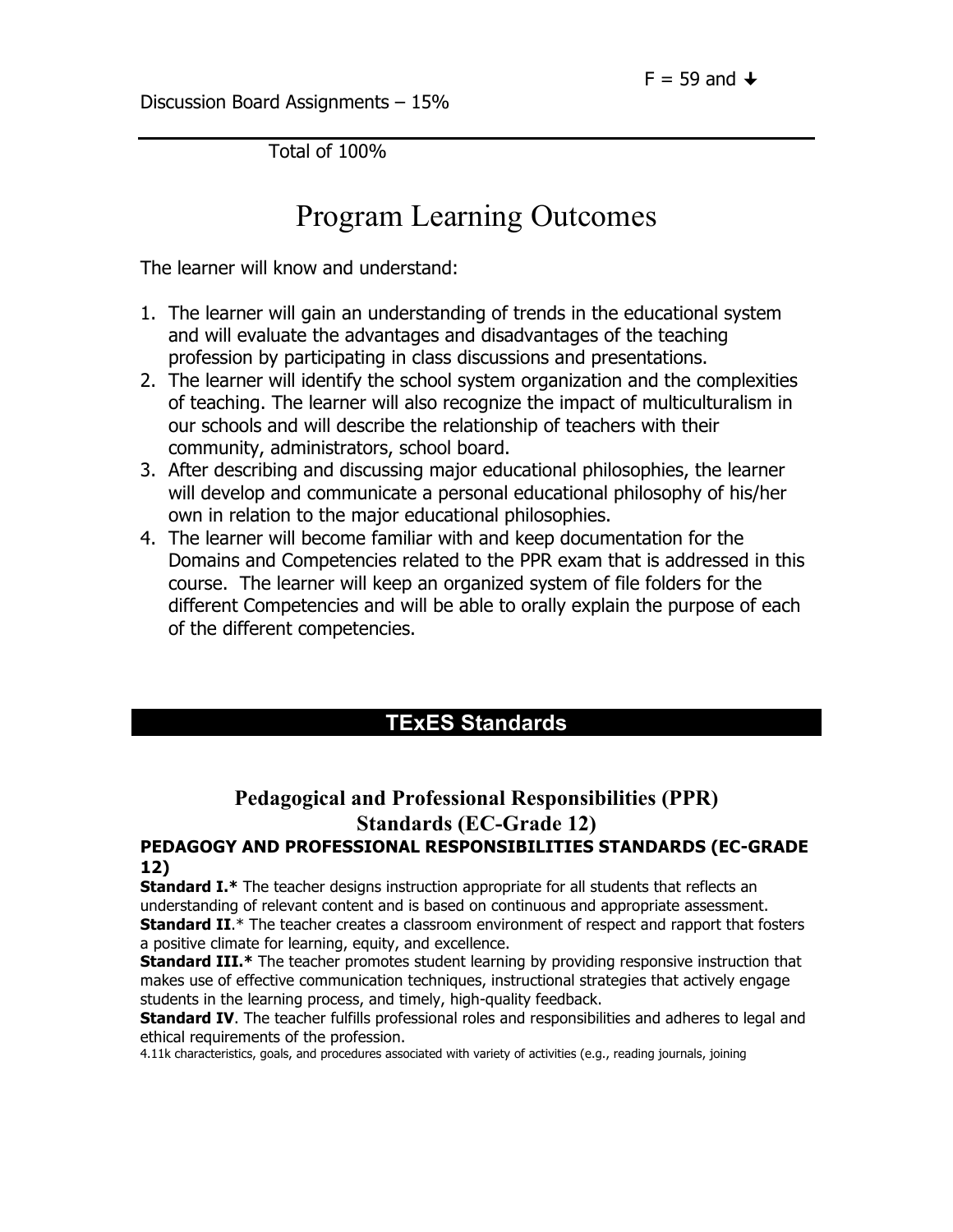**Standard I.** The teacher designs instruction appropriate for all students that reflects an understanding of relevant content and is based on continuous and appropriate assessment.

| Teacher Knowledge: What Teachers<br>Know                                                                                                                                                                                                                                                                                                                                                                                                                                                                                                          | Application: What Teachers Can Do<br>Teachers in Grades EC-12                                                                                                                                                                                                                                                                                                                                                                                      |
|---------------------------------------------------------------------------------------------------------------------------------------------------------------------------------------------------------------------------------------------------------------------------------------------------------------------------------------------------------------------------------------------------------------------------------------------------------------------------------------------------------------------------------------------------|----------------------------------------------------------------------------------------------------------------------------------------------------------------------------------------------------------------------------------------------------------------------------------------------------------------------------------------------------------------------------------------------------------------------------------------------------|
| Teachers of Students in Grades EC-12                                                                                                                                                                                                                                                                                                                                                                                                                                                                                                              | The beginning teacher is able to:                                                                                                                                                                                                                                                                                                                                                                                                                  |
| The beginning teacher knows and<br>understands:                                                                                                                                                                                                                                                                                                                                                                                                                                                                                                   |                                                                                                                                                                                                                                                                                                                                                                                                                                                    |
| <b>Students</b>                                                                                                                                                                                                                                                                                                                                                                                                                                                                                                                                   | <b>Students</b>                                                                                                                                                                                                                                                                                                                                                                                                                                    |
| 1 The beginning teacher knows and understands:                                                                                                                                                                                                                                                                                                                                                                                                                                                                                                    | The beginning teacher is able to:                                                                                                                                                                                                                                                                                                                                                                                                                  |
| 1.6k appropriate strategies for instructing English<br>language learners                                                                                                                                                                                                                                                                                                                                                                                                                                                                          | 1.5s<br>acknowledge<br>and<br>respect<br>cultural<br>and<br>socioeconomics differences among students when<br>planning lessons                                                                                                                                                                                                                                                                                                                     |
| <b>Content and Pedagogy</b>                                                                                                                                                                                                                                                                                                                                                                                                                                                                                                                       | Content and Pedagogy                                                                                                                                                                                                                                                                                                                                                                                                                               |
| The beginning teacher knows and understands:<br>1.7k the importance of the state content and<br>performance standards as outlined in the Texas<br>Essential<br>Knowledge and Skills (TEKS)<br>1.11k current research on best pedagogical practices                                                                                                                                                                                                                                                                                                | The beginning teacher is able to:<br>1.6s use the Texas Essential Knowledge and Skills<br>(TEKS) to<br>plan instruction;<br>1.11s use a variety of pedagogical techniques to<br>convey information<br>and teach skills.<br>1.11s use a variety of pedagogical techniques to<br>convey information and teach skills.                                                                                                                                |
| <b>Designing Coherent Instruction</b>                                                                                                                                                                                                                                                                                                                                                                                                                                                                                                             | <b>Designing Coherent Instruction</b>                                                                                                                                                                                                                                                                                                                                                                                                              |
| The beginning teacher knows and understands:<br>1.19k the importance of designing instruction the<br>reflects TEKS;<br>1.22k how material, technology, and other<br>resources may be used;<br>to support instructional goals and objectives and<br>engage students<br>in meaningful learning;<br>1.24k the importance of engaging in continuous<br>monitoring and self-assessment of instructional<br>effectiveness.<br>1.24k the importance of engaging in continuous<br>and<br>self-assessment of instructional<br>monitoring<br>effectiveness. | The beginning teacher is able to:<br>1.20s select instructional resources that support<br>instructional goals,<br>enhance student achievement,<br>and<br>engage<br>students in learning;<br>1.21s use varied activities and instructional<br>grouping to engage<br>students in instructional content and<br>meet<br>instructional goals and objectives;<br>1.23s provide students with opportunities to<br>explore content from many perspectives. |
| Assessment of Student Learning                                                                                                                                                                                                                                                                                                                                                                                                                                                                                                                    | Assessment of Student Learning                                                                                                                                                                                                                                                                                                                                                                                                                     |
| 1.25k the role of assessment in guiding instructional<br>planning;<br>1.26k the importance of creating assessments that are<br>congruent with instructional goals and objectives;<br>1.27k the characteristics, uses, advantages,<br>and                                                                                                                                                                                                                                                                                                          | 1.24s use a variety of assessment methods, including<br>technology, that are appropriate for evaluating student<br>achievement of instructional goals and objectives;<br>1.25s communicate assessment criteria and standards<br>to students;                                                                                                                                                                                                       |
| limitations<br>of various assessment methods<br>and<br>strategies;                                                                                                                                                                                                                                                                                                                                                                                                                                                                                | 1.26s design assessments, where appropriate, that<br>reflect real-world applications of knowledge and                                                                                                                                                                                                                                                                                                                                              |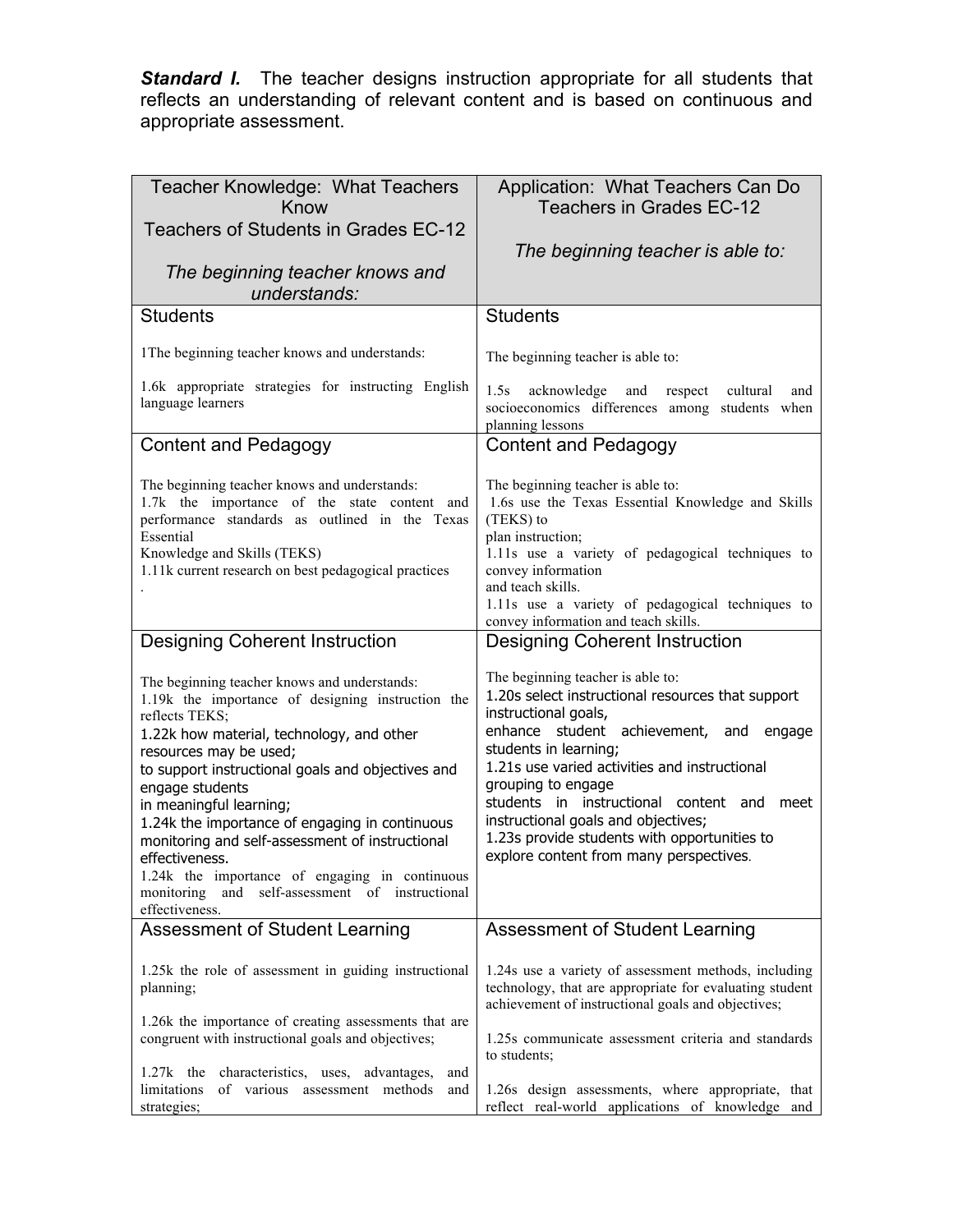|                                                                                                        | understanding:                                                                               |
|--------------------------------------------------------------------------------------------------------|----------------------------------------------------------------------------------------------|
| 1.30 kthe connection between the Texas statewide<br>assessment program, the TEKS, and instruction; and | 1.28s analyze assessment results to aid in determining<br>students' strengths and needs; and |
| 1.31k how to analyze data from local, state, and other                                                 |                                                                                              |
| assessments using common statistical measures.                                                         | 1.29s use assessment results to help plan instruction                                        |
|                                                                                                        | for groups of students or individuals.                                                       |

**Standard II.** The teacher creates a classroom environment of respect and rapport that fosters a positive climate for learning, equity, and excellence.

| Teacher Knowledge: What Teachers<br>Know<br>Teachers of Students in Grades EC-12                                          | Application: What Teachers Can Do<br>Teachers in Grades EC-12                                                                                                                                                    |
|---------------------------------------------------------------------------------------------------------------------------|------------------------------------------------------------------------------------------------------------------------------------------------------------------------------------------------------------------|
|                                                                                                                           | The beginning teacher is able to:                                                                                                                                                                                |
| The beginning teacher knows and<br>understands:                                                                           |                                                                                                                                                                                                                  |
| Creating an Environment of Respect<br>and Rapport                                                                         | Creating an Environment of Respect<br>and Rapport                                                                                                                                                                |
| 2.1k the importance of creating a learning environment<br>in which diversity and individual differences are<br>respected. | 2.1s interact with students in ways that reflect support<br>and show respect for all students.                                                                                                                   |
| Establishing an Environment<br>for<br>Learning and Excellence                                                             | for<br>Establishing an Environment<br>Learning and Excellence                                                                                                                                                    |
| 2.4k the importance of communicating enthusiasm for<br>learning; and                                                      | 2.4s communicate to all students the importance of<br>instructional content and the expectation of high-<br>quality work; and                                                                                    |
| 2.5k the necessity of communicating<br>teacher<br>expectations for student learning.                                      | 2.5s ensure that instructional goals and objectives,<br>activities, classroom interactions, assessments, and<br>other elements of the classroom environment convey<br>high expectations for student achievement. |

**Standard III.** The teacher promotes student learning by providing responsive instruction that makes use of effective communication techniques, instructional strategies that actively engage students in the learning process, and timely, highquality feedback.

| Communication                                                                                                                                     | Communication                                                                                                                                                |
|---------------------------------------------------------------------------------------------------------------------------------------------------|--------------------------------------------------------------------------------------------------------------------------------------------------------------|
| 3.1k the importance of clear, accurate communication<br>in the teaching and learning process;<br>3.2k principles and strategies for communicating | 3.1s communicate directions, explanations,<br>and<br>procedures clearly, accurately, and with an appropriate<br>level of detail, both orally and in writing; |
| effectively in varied teaching and learning contexts;                                                                                             | 3.2s use effective interpersonal skills (including both                                                                                                      |
| 3.3k spoken and written language that is appropriate to<br>students' ages, interests, and backgrounds; and                                        | verbal and nonverbal skills) to reach students and<br>communicate the teacher's commitment to students:                                                      |
| 3.4k skills and strategies for engaging in skilled<br>questioning and leading effective student discussions.                                      | 3.3s use spoken and written language that is<br>appropriate to students'<br>interests.<br>ages,<br>and<br>backgrounds:                                       |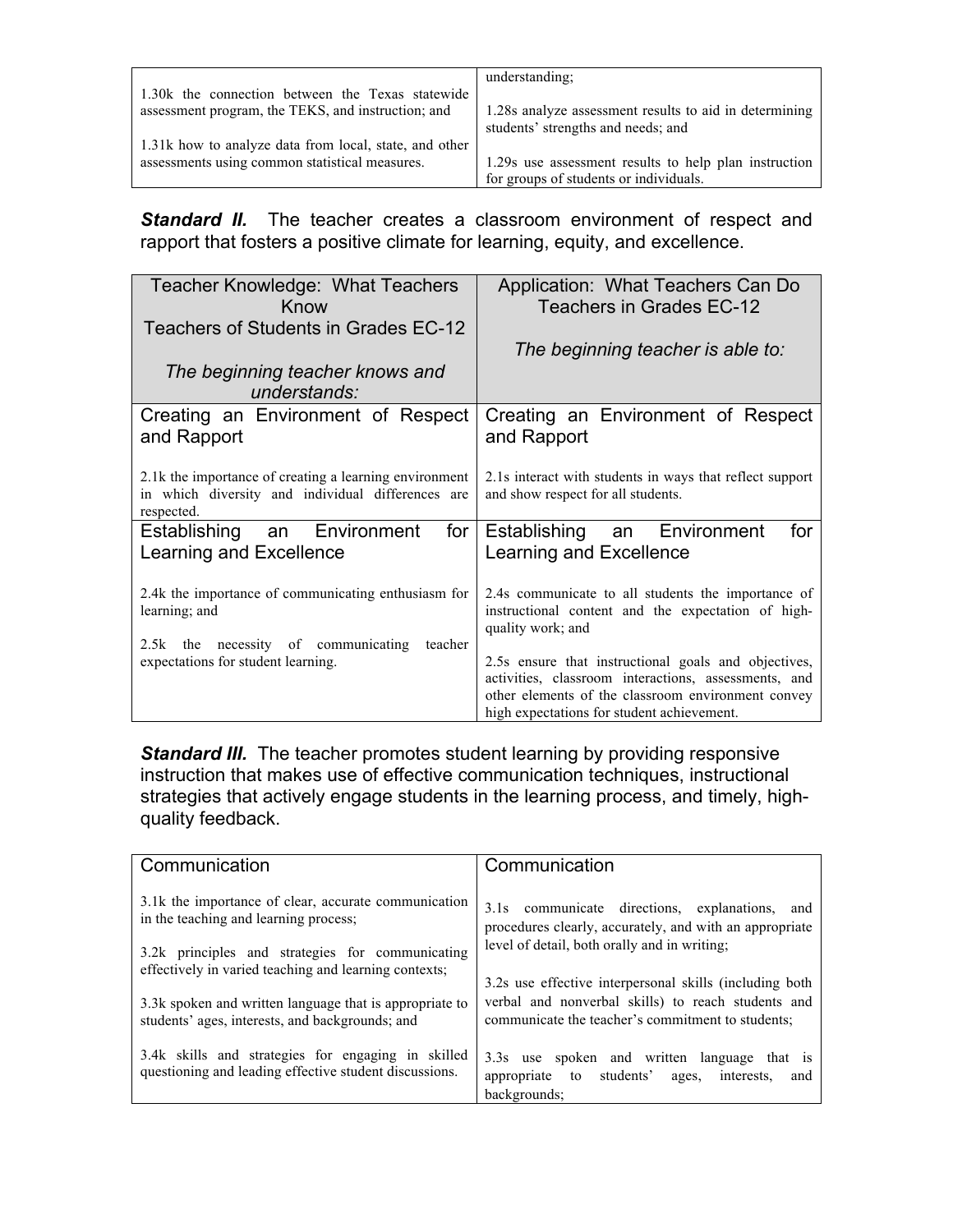|                                                                                                                                                          | 3.4s<br>use effective communication techniques,<br>including questioning and discussion techniques, to<br>foster active student inquiry, higher-order thinking,<br>solving,<br>and productive,<br>problem<br>supportive<br>interactions; |
|----------------------------------------------------------------------------------------------------------------------------------------------------------|------------------------------------------------------------------------------------------------------------------------------------------------------------------------------------------------------------------------------------------|
|                                                                                                                                                          | 3.5s use carefully framed questions to enable students<br>to reflect on their understanding of content and to<br>consider new possibilities; and                                                                                         |
|                                                                                                                                                          | 3.6s apply skills for leading discussions that engage all<br>students in exploring important questions and that<br>extend students' knowledge.                                                                                           |
| <b>Engaging Students in Learning</b>                                                                                                                     | <b>Engaging Students in Learning</b>                                                                                                                                                                                                     |
| 3.5k criteria for selecting appropriate instructional<br>activities and assignments for students with varied<br>characteristics and needs;               | 3.8s create activities and assignments that are<br>appropriate for students and that actively engage them<br>in the learning process;                                                                                                    |
| 3.6k how to present content to students in relevant and<br>meaningful ways;                                                                              | 3.9s select and use instructional materials, resources,<br>and technologies that are suitable for instructional<br>goals and that engage students cognitively;                                                                           |
| 3.7k the use of instructional materials, resources, and<br>technologies that are appropriate and engaging for<br>students in varied learning situations; | 3.10s represent content effectively and in ways that<br>link with students' prior knowledge and experience;                                                                                                                              |
| 3.8k the importance of promoting students' intellectual<br>involvement with content and their active development<br>of understanding;                    | 3.11s use flexible grouping to promote productive<br>student interactions and enhance learning;                                                                                                                                          |
| 3.9k strategies and techniques for using instructional<br>groupings to promote student learning;                                                         | 3.12s pace lessons appropriately and flexibly in<br>response to student needs.                                                                                                                                                           |
| 3.11k techniques for structuring and pacing lessons in<br>ways that promote student engagement and learning.                                             |                                                                                                                                                                                                                                          |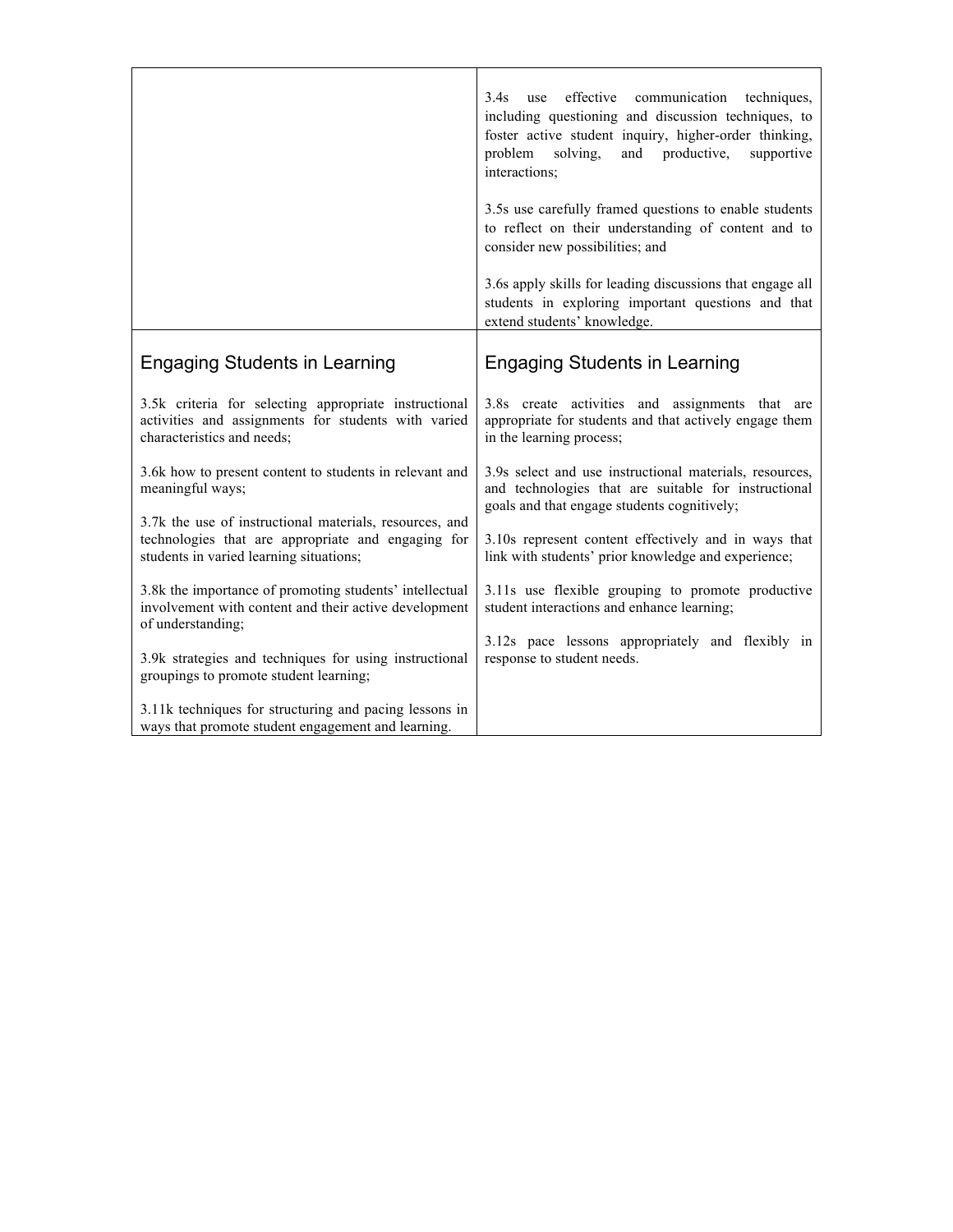## **Tentative Schedule**:

**Tentative Schedule:** Date **Assignment** June 7th Introductions/Syllabus/Course Description

#### **ALL assignments will be listed in BlackBoard under the "WEEKLY ASSIGNMENTS" link.**

## Check the Announcements each week for any updates.

**Required by State: Login for Learners This information will be needed by your learners to access the course. They can create an account by clicking the link below and using the enrollment key provided. As a course administrator, you must ensure all users are provided the correct link and enrollment key. Website: https://kognitocampus.com/ Enrollment Key: sulrossk12**

**Students must complete: At Risk for High School Students, At-Risk for Middle School Students, and At-Risk for Elementary School Students simulations.**

## ASSIGNMENTS AND REQUIREMENTS

#### **Class Attendance and Participation: 10%**

Regular attendance is expected and required. Students are expected to be on time. Participation in class discussions and class activities is also a course expectation. Format of the class will be lecture, discussion, group activities and mini-presentations. Failure to participate will result in a loss of points.

#### **Assignments/Reflections: 40%**

Each chapter will require a reflection and brief summary. There will be quizzes on chapters as well. All of this will be explained for each in BB.

### **Exams: 40%**

There will be two exams. The exams will be essay questions. The midterm will be worth 20%. The final will be worth 20%. Both exams will be on Blackboard.